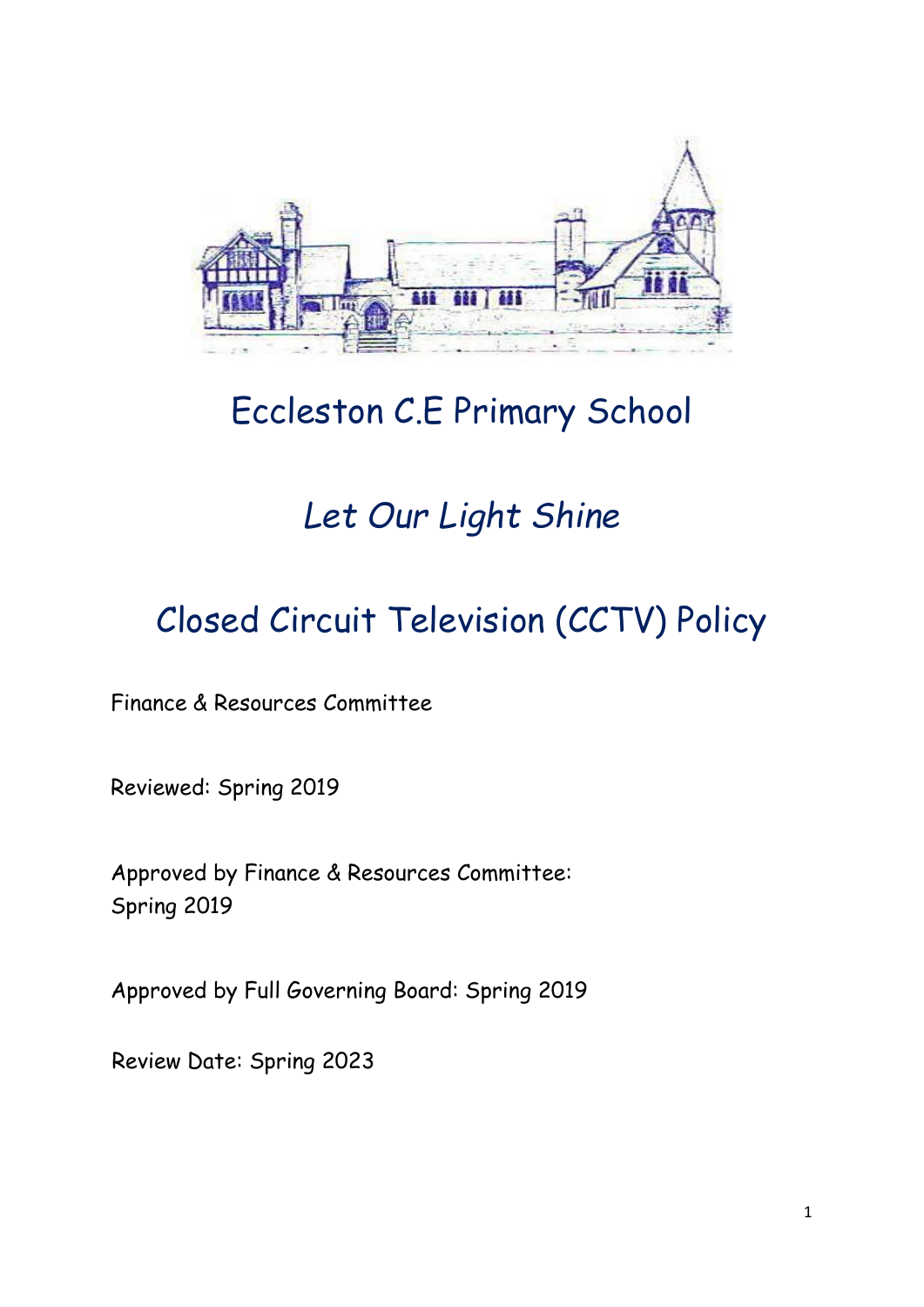## **Eccleston C E Primary School Closed Circuit Television (CCTV) Policy**

#### **Introduction**

- Eccleston C.E Primary School uses closed circuit television (CCTV) images to reduce crime and monitor the school buildings in order to provide a safe and secure environment for pupils, staff and visitors, and to prevent the loss or damage to school property.
- The system comprises of a number of fixed cameras.
- The CCTV system is owned and operated by the school and the deployment of which is determined by the school's leadership team.
- The CCTV is monitored centrally from the school office.
- The school's CCTV Scheme is registered with the Information Commissioner under the terms of the Data Protection Act 1998. The use of CCTV, and the associated images, is covered by the Data Protection Act 1998.
- All authorised operators and employees with access to images are aware of the procedures that need to be followed when accessing the recorded images. All operators are trained by the school data controller in their responsibilities under the CCTV Code of Practice. All employees are aware of the restrictions in relation to access to, and disclosure of, recorded images.

#### **Statement of Intent**

- The school complies with Information Commissioner's Office (ICO) CCTV Code of Practice to ensure it is used responsibly and safeguards both trust and confidence in its continued use. The Code of Practice is published at:
- CCTV warning signs will be clearly and prominently placed. In areas where CCTV is used, the school will ensure that there are prominent signs placed at both the entrance of the CCTV zone and within the controlled area.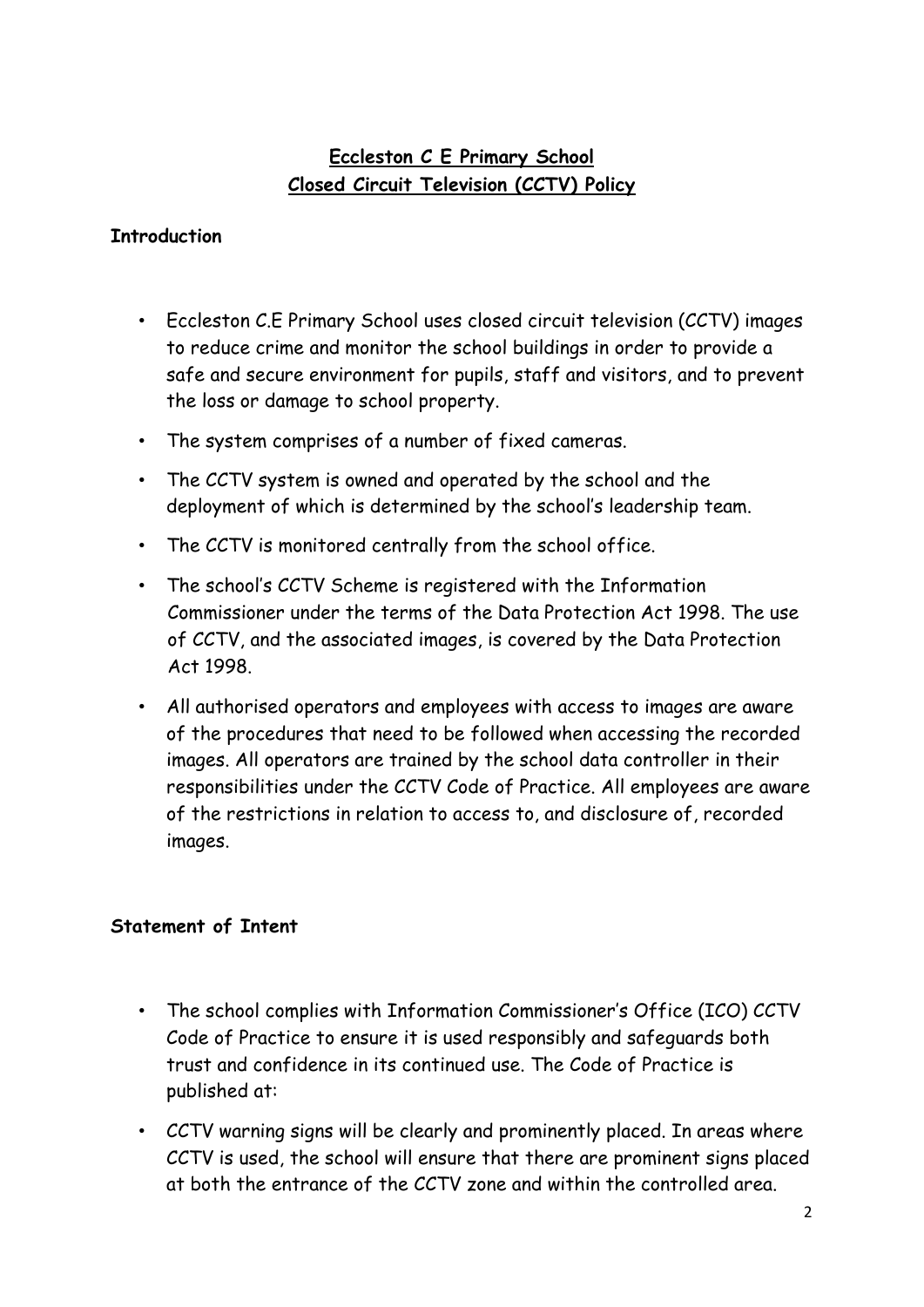• The planning and design has endeavoured to ensure that the Scheme will give maximum effectiveness and efficiency but it is not possible to guarantee that the system will cover or detect every single incident taking place in the areas of coverage.

#### **Positioning of the Cameras**

- Cameras will be sited so they only capture images relevant to the purposes for which they are installed (described above) and care will be taken to ensure that reasonable privacy expectations are not violated. The School will ensure that the location of equipment is carefully considered to ensure that images captured comply with the General Data Protection Act
- The school will make every effort to position cameras so that their coverage is restricted to the school premises, which may include outdoor areas.
- CCTV will not be used in classrooms.
- Members of staff should have access to details of where CCTV cameras are situated, with the exception of cameras placed for the purpose of covert monitoring.

## **Covert Monitoring**

- The school may in exceptional circumstances set up covert monitoring. For example: Where there is good cause to suspect that an illegal or unauthorised action(s), is taking place, or where there are grounds to suspect serious misconduct;
- Where notifying the individuals about the monitoring would seriously prejudice the reason for making the recording.
- In these circumstances authorisation must be obtained from the Headteacher and Chair of Governors.
- Covert monitoring must cease following completion of an investigation.
- Cameras sited for the purpose of covert monitoring will not be used in areas which are reasonably expected to be private, for example toilets.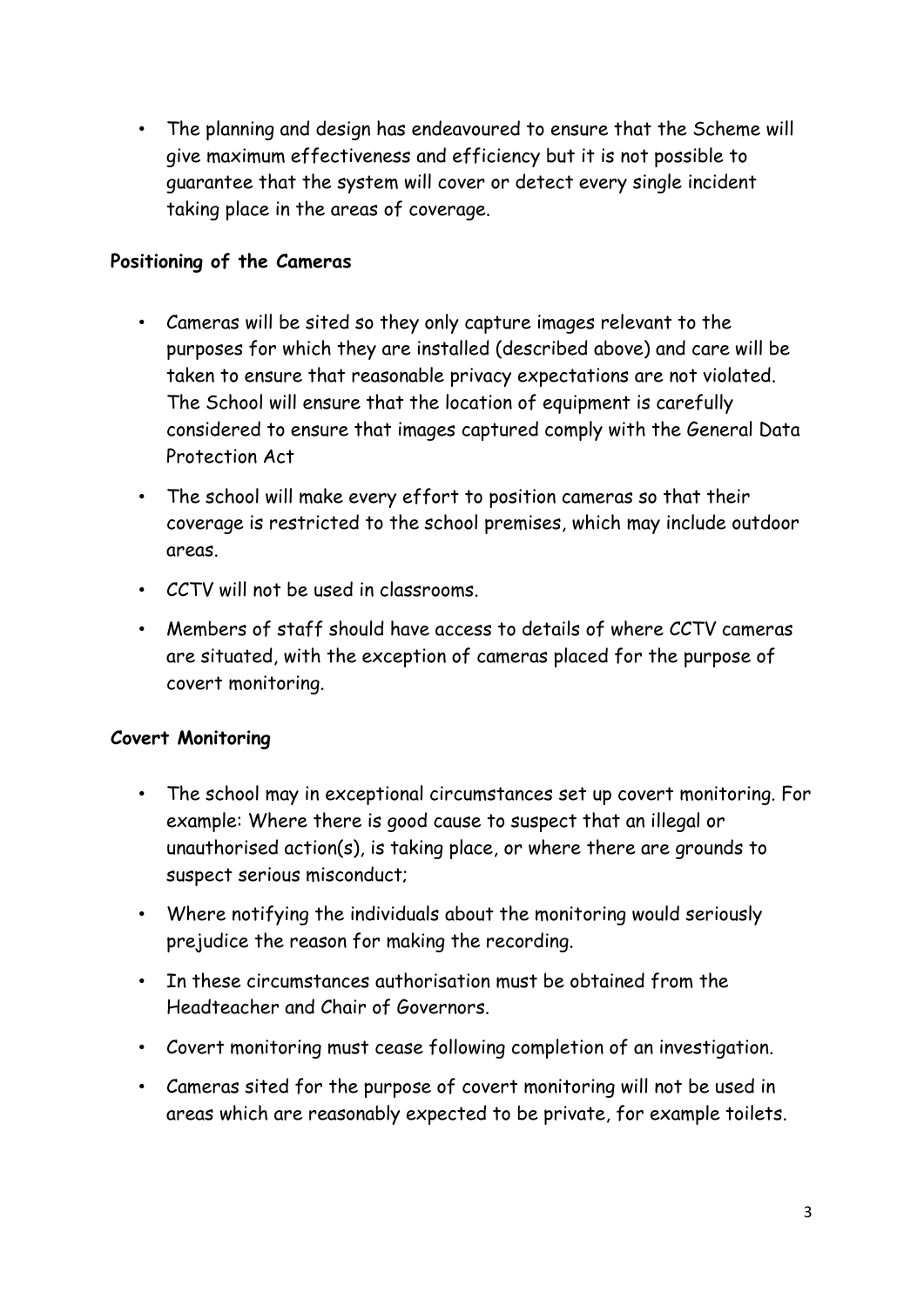### **Storage and Retention of CCTV images**

- Recorded data will not be retained for longer than is necessary. While retained, the integrity of the recordings will be maintained to ensure their evidential value and to protect the rights of the people whose images have been recorded.
- All retained data will be stored securely.

### **Access to CCTV images**

- Access to recorded images will be restricted to those staff authorised to view them, and will not be made more widely available.
- The Governing Body give the following staff authorisation to access the recorded images; Headteacher, Deputy Headteacher, Site Maintenance Officer and School Bursar. In the event of a serious incident requiring immediate access and in the absence of the authorised staff permission to access images must first be sought from the Headteacher or Chair of Governors.
- When accessing images two authorised members of staff must be present. A written record of access will be made. Records of access will be kept.

## **Subject Access Requests (SAR)**

- Individuals have the right to request access to CCTV footage relating to themselves under the Data Protection Act.
- All requests should be made in writing to the Headteacher. Individuals submitting requests for access will be asked to provide sufficient information to enable the footage relating to them to be identified. For example, date, time and location.
- The school will respond to requests within 40 calendar days of receiving the written request and fee.
- The school reserves the right to refuse access to CCTV footage where this would prejudice the legal rights of other individuals or jeopardise an on-going investigation.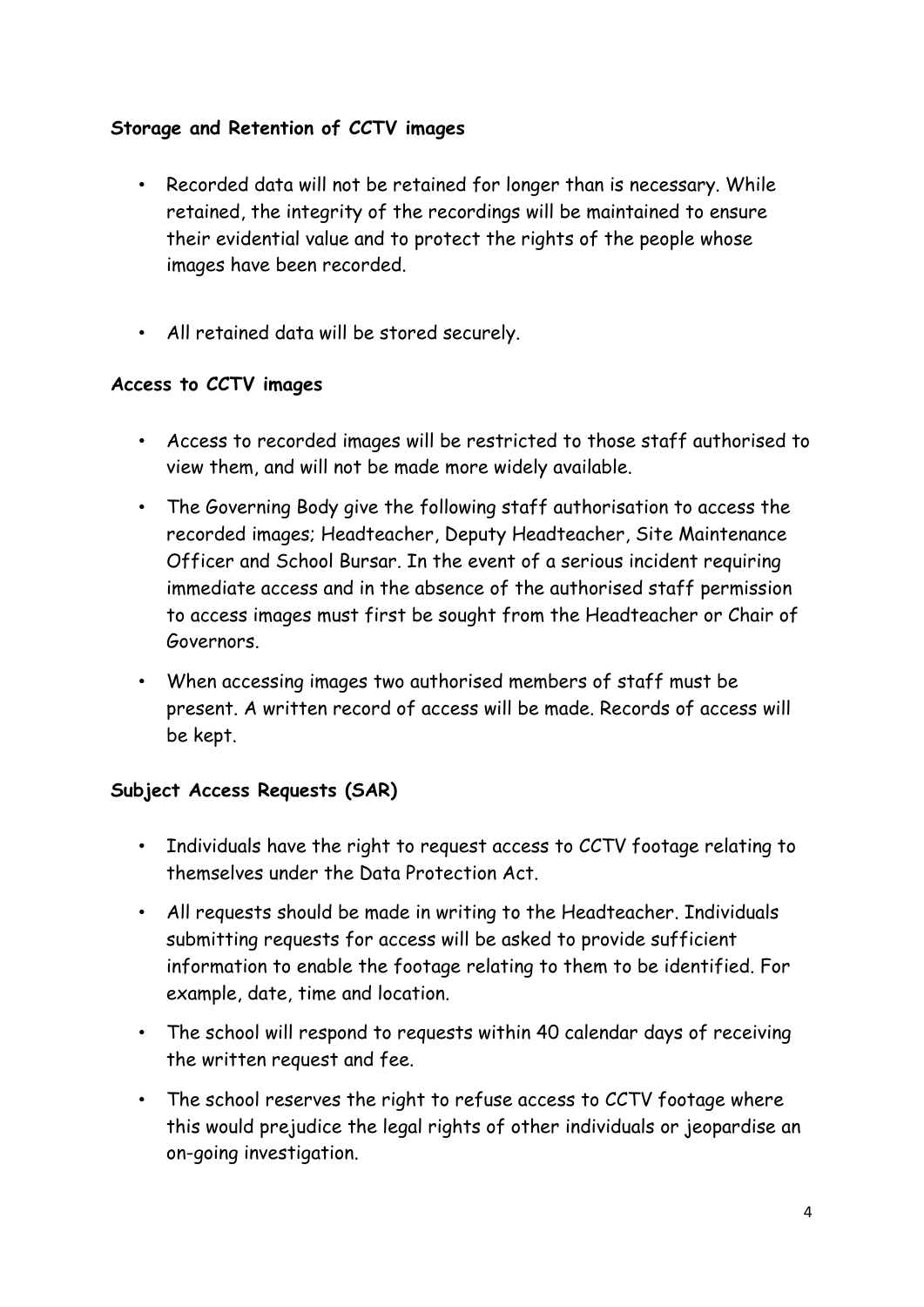• A record of the date of the disclosure along with details of who the information has been provided to (the name of the person and the organisation they represent) and why they required it will be made.

#### **Access to and Disclosure of Images to Third Parties**

- There will be no disclosure of recorded data to third parties other than to authorised personnel such as the Police and service providers to the school where these would reasonably need access to the data (e.g. investigators).
- Requests should be made in writing to the Headteacher.
- The data may be used within the school's discipline and grievance procedures as required, and will be subject to the usual confidentiality requirements of those procedures.
- The school will consider whether a request is genuine and whether there is any risk to the safety or the privacy intrusion to third party individuals. Consideration will be given to the nature and context of the footage requested
- A record of the date of any disclosure request along with details of who the information has been provided to (the name of the person and the organisation they represent), why they required it and how the request was dealt with will be made and kept, in case of challenge.
- Data will be provided to those requests authorised in a permanent format where possible. If this is not possible the data subject will be offered the opportunity to view the footage.

## **Freedom of Information**

- As a public authority the academy may receive requests under the FOIA or Freedom of Information (Scotland) Act 2002 (FOISA). The principal is responsible for responding to FOI requests.
- They must respond within 20 working days from receipt of the request. Section 40 of the FOIA and section 38 of the FOISA contain a two-part exemption relating to information about individuals. If you receive a request for surveillance system information, the principal will consider: